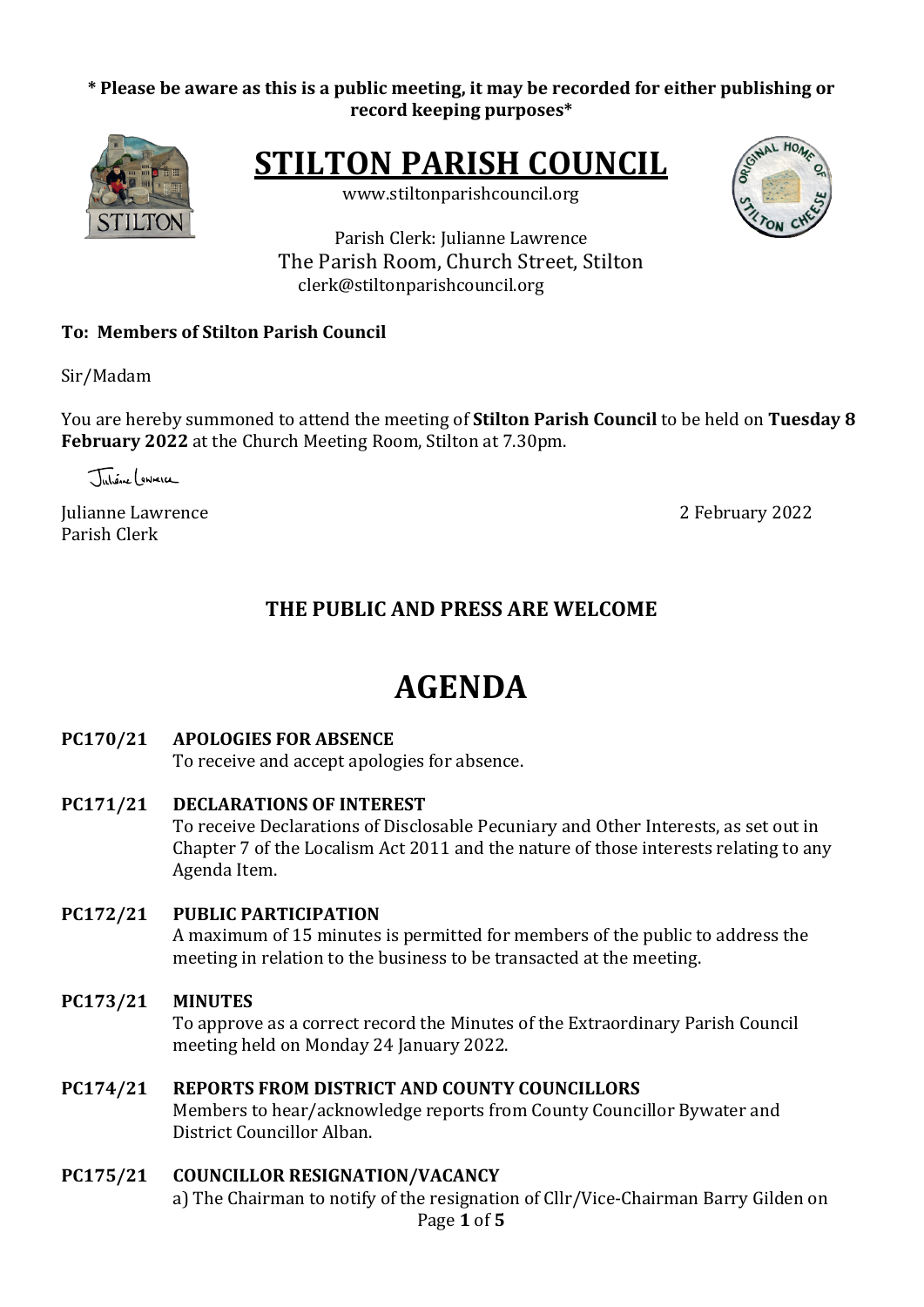31/01/22

b) Cllr Gilden resignation from Stilton Parish Council took effect from 31 January 2022. He is much respected for his willingness to do all he could to support Stilton Village. The Parish Council resolves to thank Cllr Gilden for his unfailing commitment to the work of the Parish Council and in particular his work to establish the Stilton War Memorial and his positive contribution to the success of the Play Park Project c) Members to decide to fill the position of Vice-Chairman or leave vacant until the Annual Meeting of the Parish Council in May 2022

d) Members to decide to advertise for the councillor vacancy or leave vacant until the Parish Council elections in May 2022.

# **PC176/21 FINANCIAL REPORT**

a) Clerk/RFO to provide the bank reconciliation for January, February's wage report and the cash book summery (previously circulated)

b) Expenditure for February to be approved (see below)

c) Q3 VAT return of £11,692.29 returned to the PC to be detailed

d) Income of  $£487.59$  from EON (solar panels – Pavilion) to be acknowledged

e) A refund of £79.96 from Zurich Insurance to be highlighted.

| To:                    | <b>Reason:</b>                         | Amount:    | <b>Authorised Ref:</b> |
|------------------------|----------------------------------------|------------|------------------------|
| Fergusons              | Village Maintenance                    | 1,709.60   | OSA1906,s.164          |
| Businesswatch          | Alarm/CCTV monthly maintenance         | 126.03     | LGA76,s.19             |
|                        | Clerk, Pav Administrator, Caretaker    |            |                        |
| Staff wages            | salaries                               | 2,197.44   | LGA72, s.112           |
| <b>HMRC</b>            | Employee tax/NI and employer NI        | 309.67     | LGA72, s.112           |
| <b>NEST</b>            | Employee/employer pension contribution | 52.55      | LGA72,s.112            |
| <b>Working Turf</b>    | Pitch maintenance                      | 894.84     | PHA1875, s. 164        |
| <b>EON</b>             | <b>Pavilion Electricity</b>            | <b>TBC</b> | LGA76,s.19             |
| <b>EON</b>             | <b>Pavilion Gas</b>                    | <b>TBC</b> | LGA76,s.19             |
| <b>BT</b>              | Pavilion broadband                     | 16.07      | LGA76,s.19             |
| EE                     | Staff mobile - Pavilion                | 10.03      | LGA76,s19              |
| Julie Thompson         | Pavilion cleaning - December           | 120.00     | LGA76, s.19            |
| Jodie-Rose Gooch       | Pavilion cleaning - November           | 45.00      | LGA76,s.19             |
| <b>IONOS</b>           | Website hosting/emails                 | 16.79      | LGA72,s.111            |
| <b>Barclays</b>        | Account charges                        | 13.00      | LGA72,s.151            |
| <b>PLWB</b>            | Parish Room Loan                       | 4310.12    | LGA72, s.111           |
| <b>Business Waste</b>  | Pavilion bin emptying                  | 36.50      | LGA76, s.19            |
| <b>SPC</b> credit card | <b>Virtual Landline</b>                | 7.96       | LGA72, s.111           |
| SPC credit card        | <b>Stamps</b>                          | 10.20      | LGA72, s.111           |
| SPC credit card        | Timpson - Plaques - PPP                | 54.50      | LGA72, s.111           |
| SPC credit card        | Amazon - sticky tape                   | 4.69       | LGA72, s.111           |
| John Griffin           | Conifer removal - Churchyard           | 810.00     | LGA72, s.111           |
| <b>SPC</b> credit card | Amazon - laminating wallets            | 8.26       | LGA72, s.111           |
| <b>SPC</b> credit card | Amazon - bin bags (Pavilion)           | 11.00      | LGA72, s.111           |
| <b>Julie Gillies</b>   | Printer Ink                            | 23.95      | LGA72, s.111           |
|                        | <b>Monthly total:</b>                  | 10,788.20  | LGA72, s.111           |

Page **2** of **5 PC177/21 FINANCE, GENERAL PURPOSE AND COMMUNICATION COMMITTEE** In the absence of a January  $Q3$  meeting due to Covid concerns, council to ...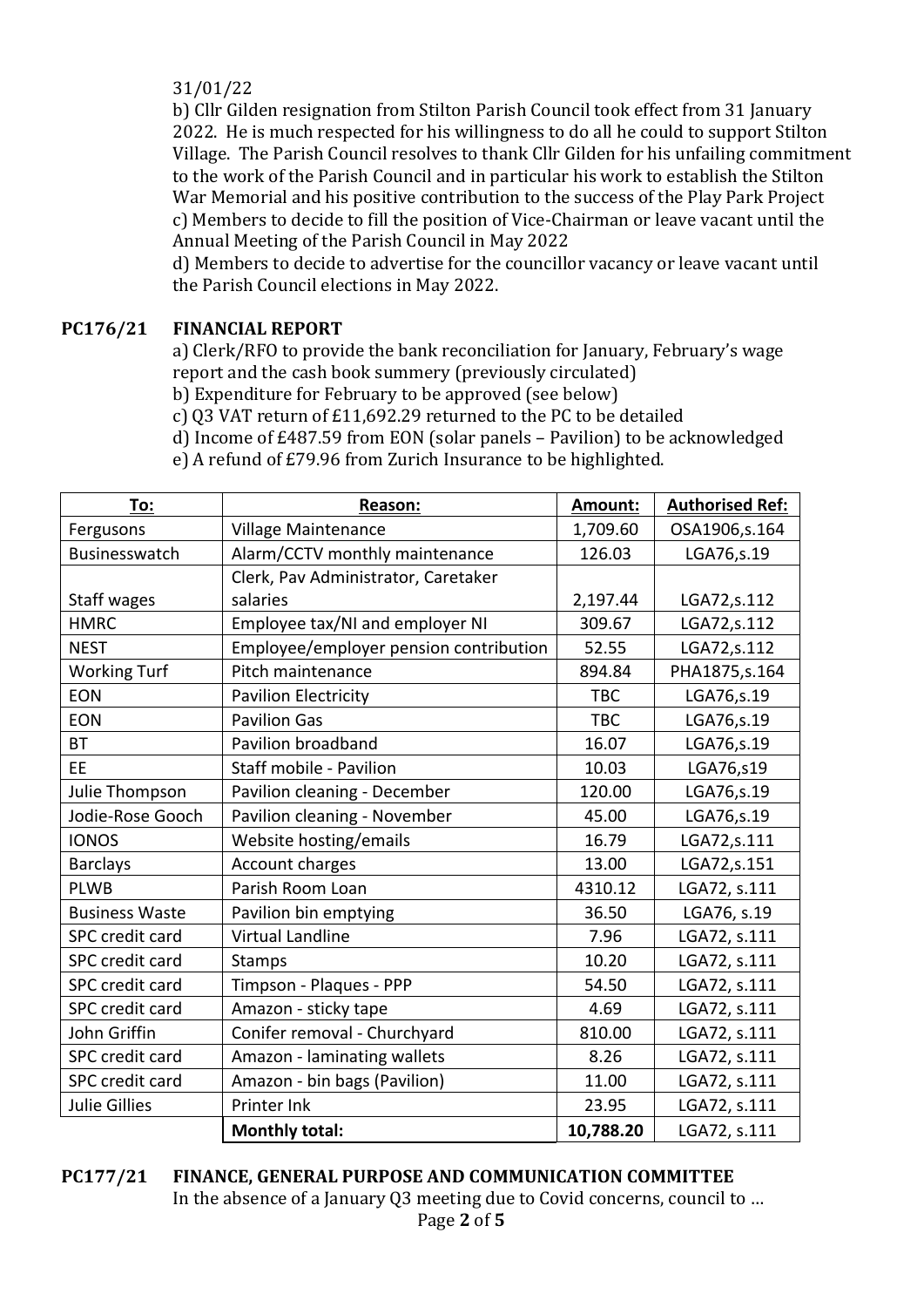a) Receive a report outlining Q3 of the financial year 21/22

b) Review the budget position and budget allocation for the remainder of the financial year

c) Chairman of the FGPC to check and sign the previous quarter's bank reconciliations and bank statements.

# **PC178/21 PAVILION INFRASTRUCTURE IMPROVEMENTS PROJECT - CIL GRANT**

a) Clerk to detail the payment of  $E9,770.09$  from HDC for the completion of the project b) Members to acknowledge the 20% PC contribution of  $£4,638.00 -$  to be moved from the capital to the current account

c) Clerk to suggest adding the above details alongside photographs to SPC's website and social media thanking HDC (in line with the contract) and those who worked on the project.

# **PC179/21 PAVILION PLAY PARK PROJECT – CCC COMMUNITY GRANT**

a) Clerk to detail the final project cost of £62,038.58 b) Clerk to suggest adding the above detail alongside photographs to SPC's website and social media

c) The Parish Council resolves to thank the many non-councillor residents who contributed to the Play Park Project, especially those who served on the Working Group and Sub-committee for Children's and Youth's Amenities raising funds and planning for the Play Park.

# **PC180/21 PURCHASE OF GALA CLOSE OPEN LAND**

Cllr O Leonard to update on the re-drafted business plan in preparation for members to agree to purchase Gala Close Open land from Jelson Homes as an asset for the village at the March 2022 Parish Council meeting.

# **PC181/21 COMMUNITY GROUP - YES**

a) Cllr Darnell to detail funds raised from the Christmas Draw on 27/11/21 (PC148/21) and council to acknowledge a cheque received for  $£469.04$ b) Cllr Darnell to detail funds raised from the Christmas Fair on 27/11/21 and inform council of plans for the proceeds  $(PC66/21.5)$ 

c) Cllr Darnell to update on communication with Bellway regarding the new play area and PC involvement (PC148/21)

d) Young People Engagement Stilton (YES) to be outlined to council and members/clerk to put forward any questions clarifying YES and the funds raised from the Christmas Fair

e) Members to discuss how to work alongside the new community group.

# **PC182/21 WORKING GROUPS**

a) Members to consider the need for a Children's and Youth's Phase 2 Working Group  $(PC68/21.6)$  and inform on next steps

b) Council to discuss the need for a Working Group for Community Engagement and if so, to appoint members and request it report back to the next meeting of the council c) Cllr Angus to report to members on the informal asset meeting held in January.

# **PC183/21 MAINTENANCE**

a) Clerk to outline a quote for painting of the toilet in the Parish Room and members to approve Wayne Arthur to carry out the works for £205.00 (budgeted) b) Cllr Angus to detail a quote for hiring a mobile tower to allow the Pavilion sign to be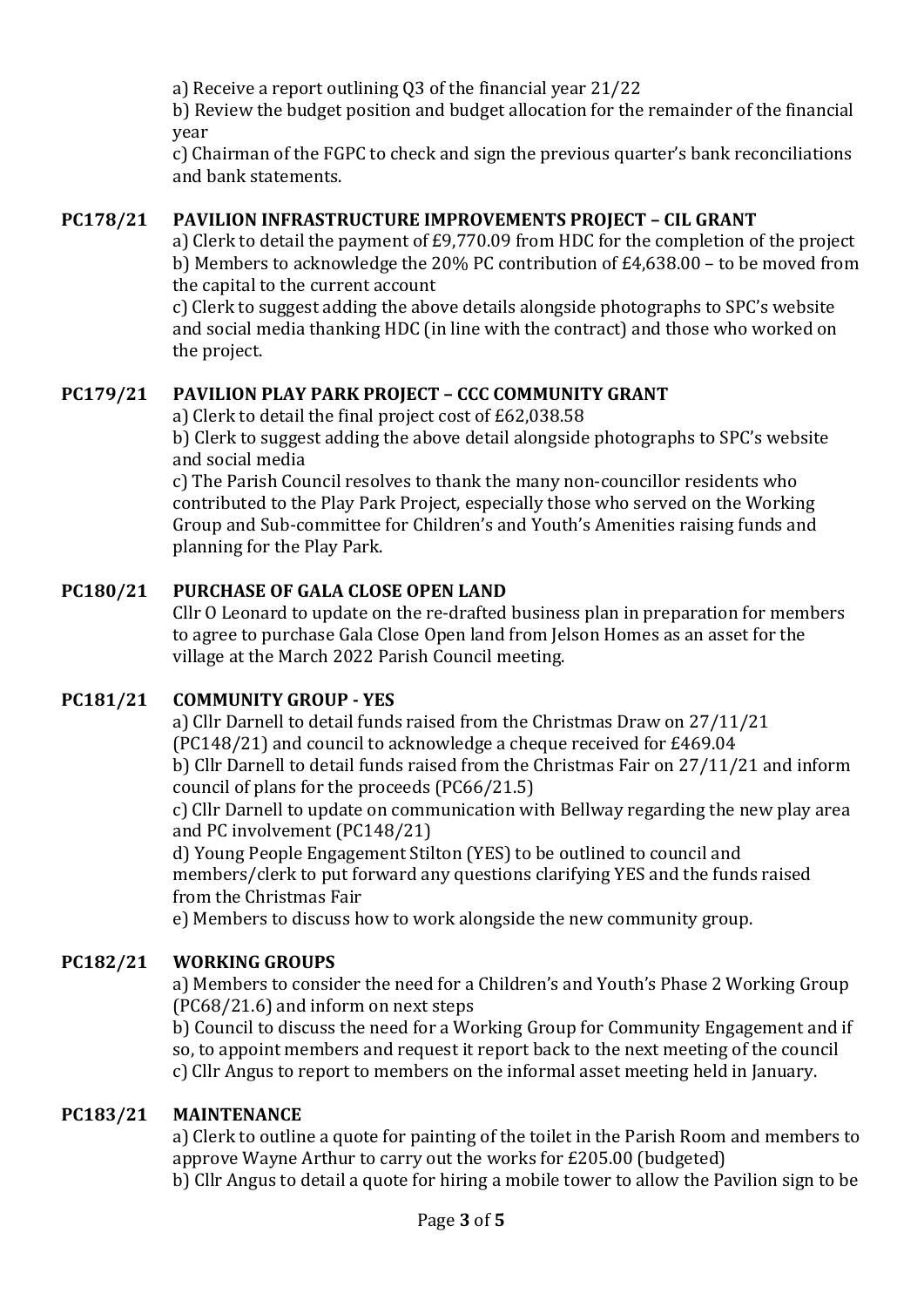erected, council to approve the spend

c) Council to discuss the Pavilion septic tank alarm and clerk to put forward a quote for a tank examination costing  $£80.00$  (to be approved if felt necessary)

d) Clerk to outline a quote for a heater/double socket in the Pavilion plant room and members to approve the works

e) Clerk to report on a quote for carpet cleaning at the Pavilion – to be paid for out of the Pavilion cleaning budget.

# **PC184/21 HUMAN RESOURCES, POLICIES AND PROCEDURES COMMITTEE**

Chairman of the committee to brief members on the meeting that took place on 31/01/22.

# **PC185/21 QUEEN'S PLATINUM JUBILEE**

a) Cllr Dorling to update members on the Queen's Platinum Jubilee meeting held in January

b) Clerk to outline a quote for bunting, detail a budget and council to approve (PC149/21)

c) Clerk to update on grant opportunities for the Jubilee and council to approve applying

d) Parish Council to approve purchasing a bench for the Jubilee  $(E850 -$  to be paid for out of CIL funds)

e) Members to decide where to place the bench

f) Members to decide next steps for the Garden of Reflection.

#### **PC186/21 PARISH COUNCIL COMUNICATION**

a) Council to decide how SCAN contributions are to be agreed – either by full council or delegated to the Editorial team and decided by a majority (clerk to then draw up the Terms of Reference for the Editorial WG and present for approval at the March PC meeting)

b) Council to discuss if individual councillors should be named on publicity if carrying out tasks for the PC or if focus should remain purely on the Parish Council as a body c) Approve content for a village leaflet  $(PC127/21.8)$ .

#### **PC187/21 NEIGHBOURHOOD PLAN/COMMUNITY ENGAGEMENT**

Council to discuss a strategy for moving forward regarding the Neighbourhood Plan.

#### **PC188/21 CLERK'S REPORT**

The clerk to:

a) Outline the need to revise the Complaints Policy and Complaints Procedure

b) Suggest a method for dealing with Councillor Code of Conduct complaints

c) Report on the latest developments with the new village defibrillator – members to confirm where the defibrillator will be positioned

d) Seek approval for 2 high chairs for the Pavilion at a cost of  $£54.95$  each – total cost of  $£109.90$  (budget – increase in non-regular bookings at the Pavilion).

#### **PC189/21 CORRESPONDENCE**

Correspondence to be addressed including....

a) TLC needed at the Garden of Remembrance

b) Residents concerns over rumours of green areas being sold off by the Parish Council

c) Anti-social behaviour around the Pavilion